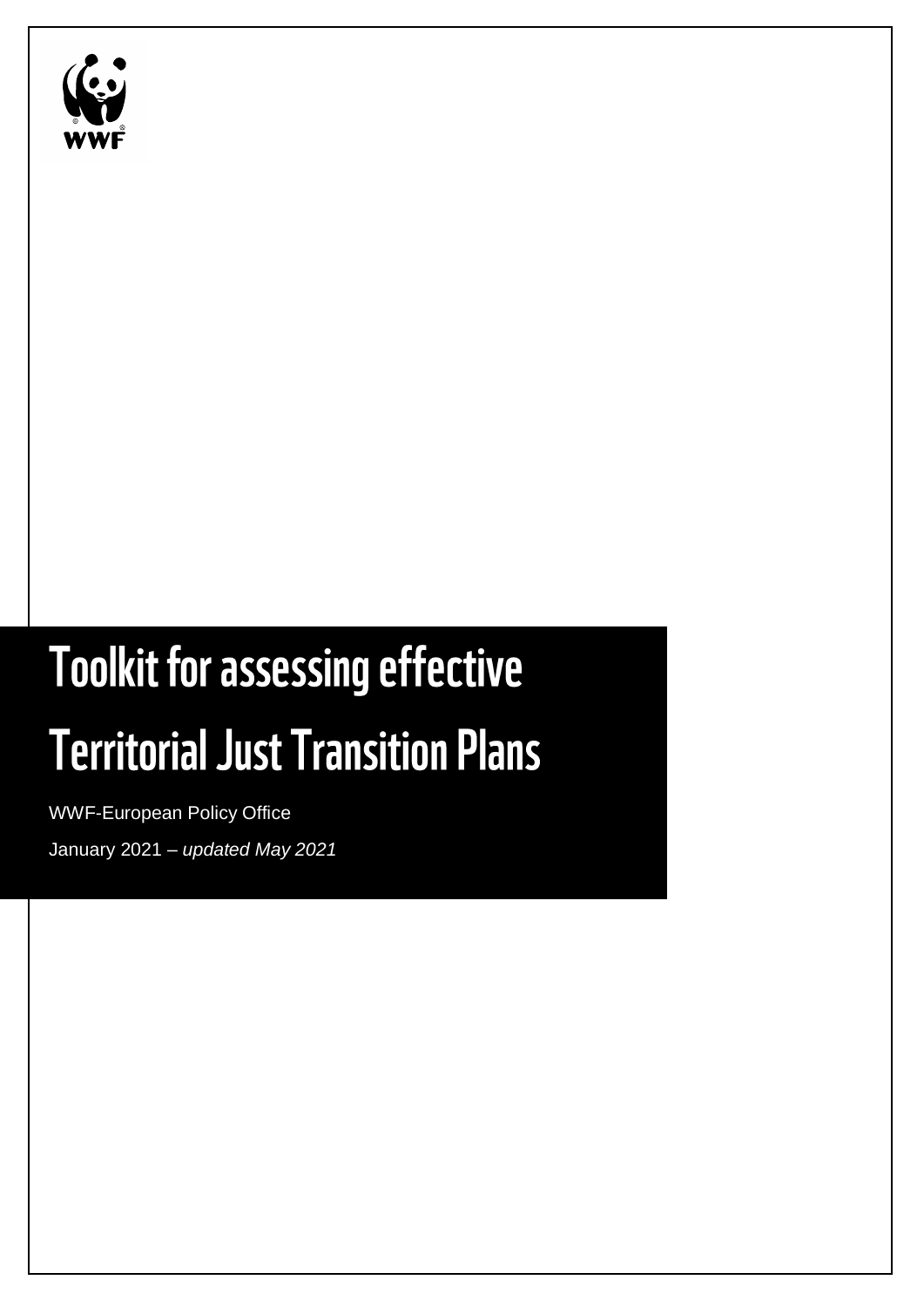## **Introduction**

WWF considers a Territorial Just Transition Plan effective at delivering a just transition if it:

- **1. Is sustainable and delivers on long-term, international and EU climate commitments such as the Paris Agreement and EU 2030 and 2050 climate objectives**
- **2. Does not lead to prolonged fossil fuel use or promote false solutions to the transition to climate neutrality. As a guide, coal should be phased out by 2030**
- **3. Leads to sustainable economic diversification at the local, regional and national level**
- **4. Addresses social inequalities, improves interregional solidarity, decreases inequalities and tackles injustices**
- **5. Does not harm EU environmental and climate objectives and values**
- **6. Respects the polluter pays principle**
- **7. Is supported by adequate, coordinated and long-term public and private funding sources**
- **8. Is designed, monitored and evaluated through meaningful partnerships which engage all stakeholders in an open, inclusive and ongoing process, especially at local level. Social dialogue and collective bargaining should be central pillars of the transition when it comes to the labour market and enterprises.**
- **9. Takes a place-based, local approach to strategy design and implementation**
- **10. Is based on high quality, independent and objective analysis of the challenges and opportunities of the transition for regions**

The EU Just Transition Fund is a new fund proposed by the European Commission. It will become operational from the start of 2021 and will run for the next seven years under the current Multiannual Financial Framework (MFF) of the EU until the end of 2027.

The fund complements, rather than replaces other Cohesion Funds<sup>11</sup>. While the Commission increased the budget of the Just Transition Fund in May 2020 as part of the Covid-19 response, the objective of the fund remains to facilitate the transition to climate neutrality by enabling "regions and people to address the social, economic and environmental impacts of the transition towards a climate-neutral economy".ii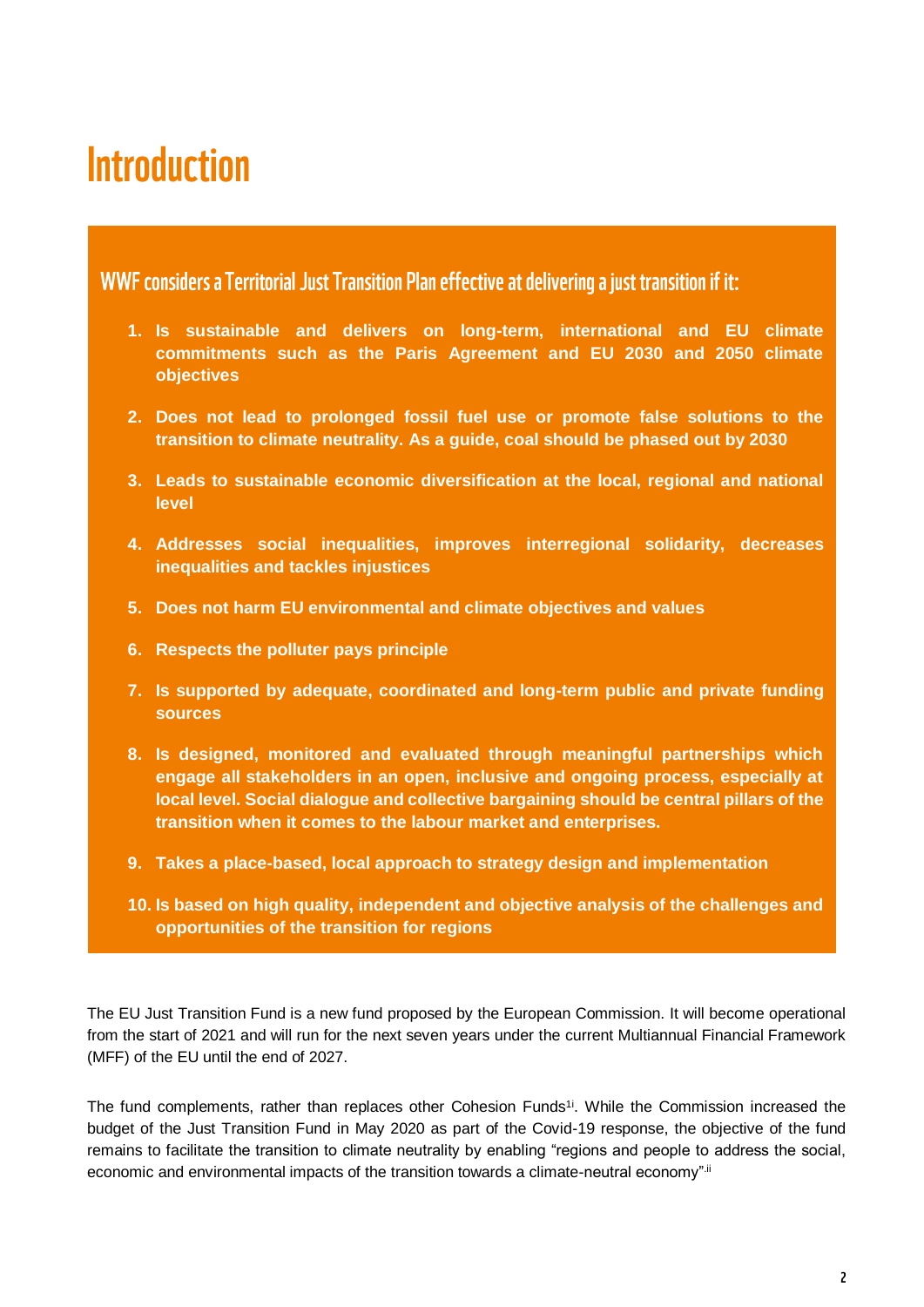All Member States are required to develop programming documents, such as Partnership Agreements and Operational Programmes, in order to distribute Cohesion Funds. An important feature of the EU Just Transition Fund is the additional requirement to develop local-level strategies specific to the NUTS 3 level<sup>iii</sup> in order to access the Just Transition Fund (as well as other Pillars of the Just Transition Mechanismiv). These Territorial Just Transition Plans (TJTPs) will 'provid[e] an outline of the transition process until 2030, consistent with the National Energy and Climate Plans and the transition to a climate-neutral economy and identify subsequently the most impacted territories that should be supported'.

The TJTPs will be developed and will be submitted to the Commission by the Member State for approval before any funds can be distributed. There may be one TJTP for the whole country (including detail on all NUTS 3 regions to be targeted), or several individual TJTPs. In both cases, the plans should have a targeted, regional focus and be developed with meaningful involvement of all relevant Partners.

The TJTPs are an unprecedented opportunity to ensure that no region is left behind as our societies transition to a more sustainable, climate neutral future. By requiring analysis of the impacts at local level and a plan to address them strategically, regions can be empowered to tackle both existing inequalities and prevent new ones from arising. However, unless they are developed with a long-term, sustainable perspective and with the meaningful participation of those most impacted by the transition on the ground, they will be unlikely to live up to their potential**.** At the very worst, they may actually serve to delay the transition or limit the benefits derived from it.

**This paper sets out principles for assessing territorial just transition plans. It also includes a section explaining how these have been turned into a tool for the assessment of the plans in terms of their ability to deliver a truly just transition aligned with the Paris Agreement. It is aimed at policy makers, municipalities, civil society and other partners involved in developing the plans to provide guidance on a good plan looks like and to enable an evaluation of the quality of the plans developed.**

#### **The Assessment Tool**

The assessment tool complements earlier work by Bankwatch which sets out a checklist<sup>v</sup> for the plans and what they should contain in order to be meaningful, sustainable and fair under each heading of the TJTP template provided in the Just Transition Fund Regulation. Together, these two tools can help ensure plans enable the delivery of a truly just transition to climate neutrality.

Following the principles for good just transition plans detailed and explained in the sections below, the tool developed by WWF facilitates users to rate and assess the effectiveness of plans at setting out and delivering a just transition. The methodology of the tool is based on a series of indicators which review the performance of the plans against the 10 principles. These have been converted into a webtool which generates reports on the plans.

The application of the methodology results in a 'traffic-light' rating for the plans. The traffic-light rating applies to the overall plan, but also to each Principle and their respective indicators. We have adapted the 10 principles for a just transition for application to the Territorial Just Transition Plans and explain their rationale in the detail included in the next section.

The Principles, as well as the methodology, can be used before and during the development of the plans to help guide them. It is also useful to review the checklist to identify what should be under each section of the plan template developed by Bankwatch.

The toolkit is intended for use by the European Commission, national and local policy makers, and any other stakeholder engaged in the development of the plans.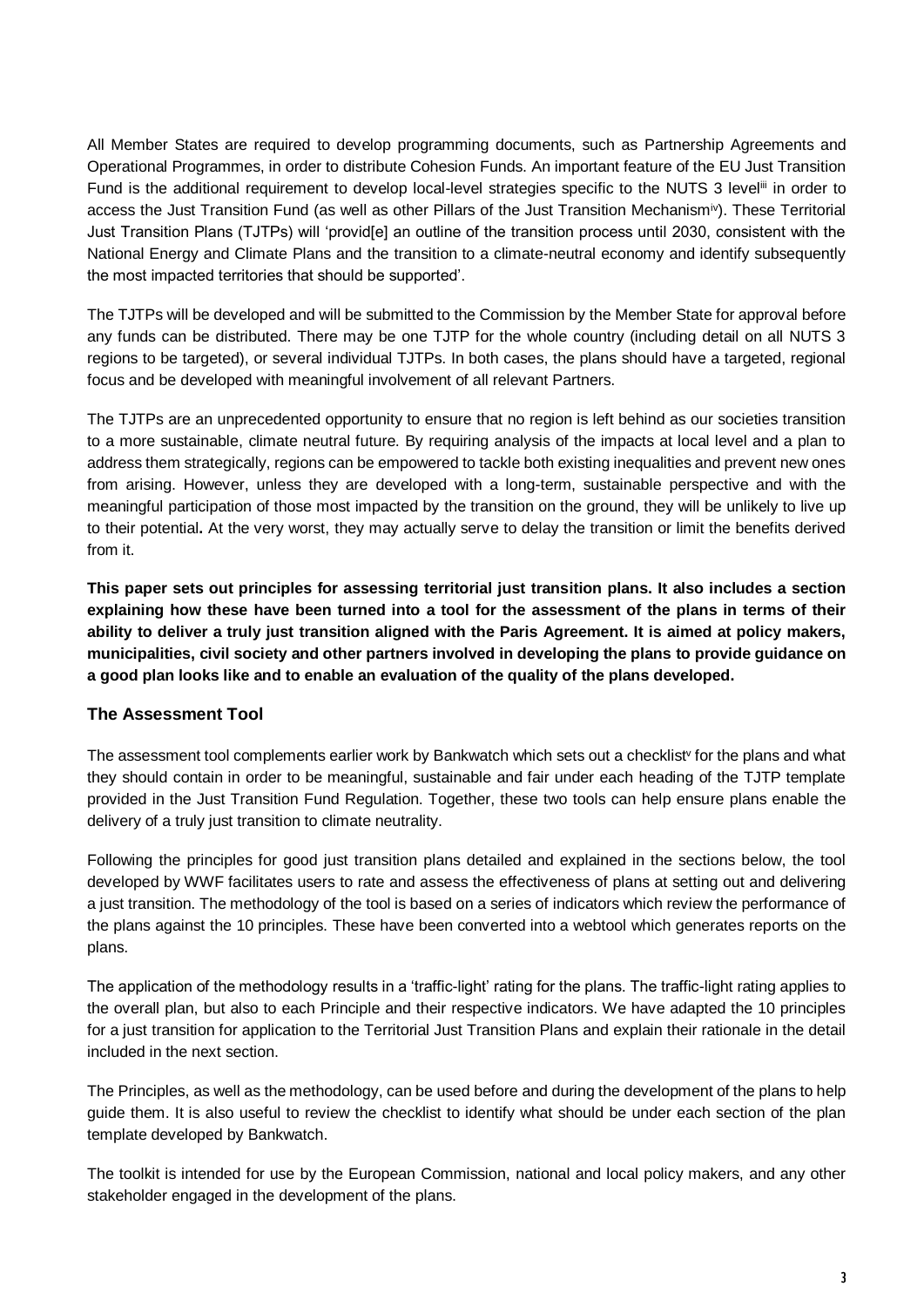## **Principles**

The Principles have been developed through a literature review and through extracting from experience made when designing, implementing and analysing just transitions on the ground. Together they set out how a just transition plan can be effective at delivering the just transition. Effectiveness can be defined as the ability to achieve defined objectives. For TJTPs, the objective is to enable regions and people to address the social, economic and environmental impacts of the transition towards a climate-neutral economy.

Following a review of literature, existing guidance, policies and practices, WWF has developed 10 principles key to the effectiveness of just transition plans to deliver a just transition. They are each detailed further below.

An effective Territorial Just Transition Plan:

## 1. Makes a strong and decisive commitment to deliver on the Paris Agreement and EU 2030 and 2050 climate objectives

#### **Negative climate change impacts are felt most strongly by the most vulnerable**

Although the transition away from fossil fuels and high-carbon activities is happening across Europe, it is not happening fast enough to avoid catastrophic climate change. The 2018 IPCC Special Report on the impacts of global warming of 1.5°C outlined the significantly worse impacts of a 2℃ increase in global average temperatures compared to an increase of 1.5℃. The most vulnerable also suffer disproportionately due to existing inequalities and differences in capacities to adapt to climate change effects, such as increased extreme weather events and resource distribution changes.

The decade up to 2030 is crucial for climate action. In spite of this, global average temperatures remain on track to surpass 3°C. Unless significant efforts are made, climate change is likely to entrench further existing inequalities and drive the creation of new ones. Reaching climate neutrality too late and backloading mitigation actions to after 2030 is therefore incompatible with a Just Transition.

## **The EU must provide long-term direction and clarity for investors through binding greenhouse gas emissions targets, accelerating transition**

The EU and its Member States have ratified the Paris Agreement<sup>yi</sup> as Parties to the UNFCCC<sup>vii</sup>. This landmark agreement commits ratifying parties to limit global average temperature rise to no more than 2℃ and to make efforts to limit it to 1.5℃.

To keep within the limit of 1.5°C and avoid catastrophic climate change, the EU and OECD countries must commit to reduce greenhouse gas emissions by at least 65% compared to 1990 levels by 2030, and achieve climate-neutrality by 2040 at the latest. This would also be consistent with Europe as a global leader on climate action, mobilising the rest of the world to make similar efforts.

In December 2019, the European Council agreed to commit to EU climate neutrality by 2050. This target will be enshrined in a binding EU Climate Law, including increased targets for greenhouse gas reduction by 2030 to inform the new Nationally Determined Contributions (NDCs) which Parties to the Paris Agreement must adopt by 2020.

Not only are the EU and its member states Treaty-bound to ensure consistency between policies and Regulations, doing so will provide reassurance to investors about the robustness of EU commitments and stability of policy frameworks, lowering the perceived investment risks in the clean transition. Consistent policies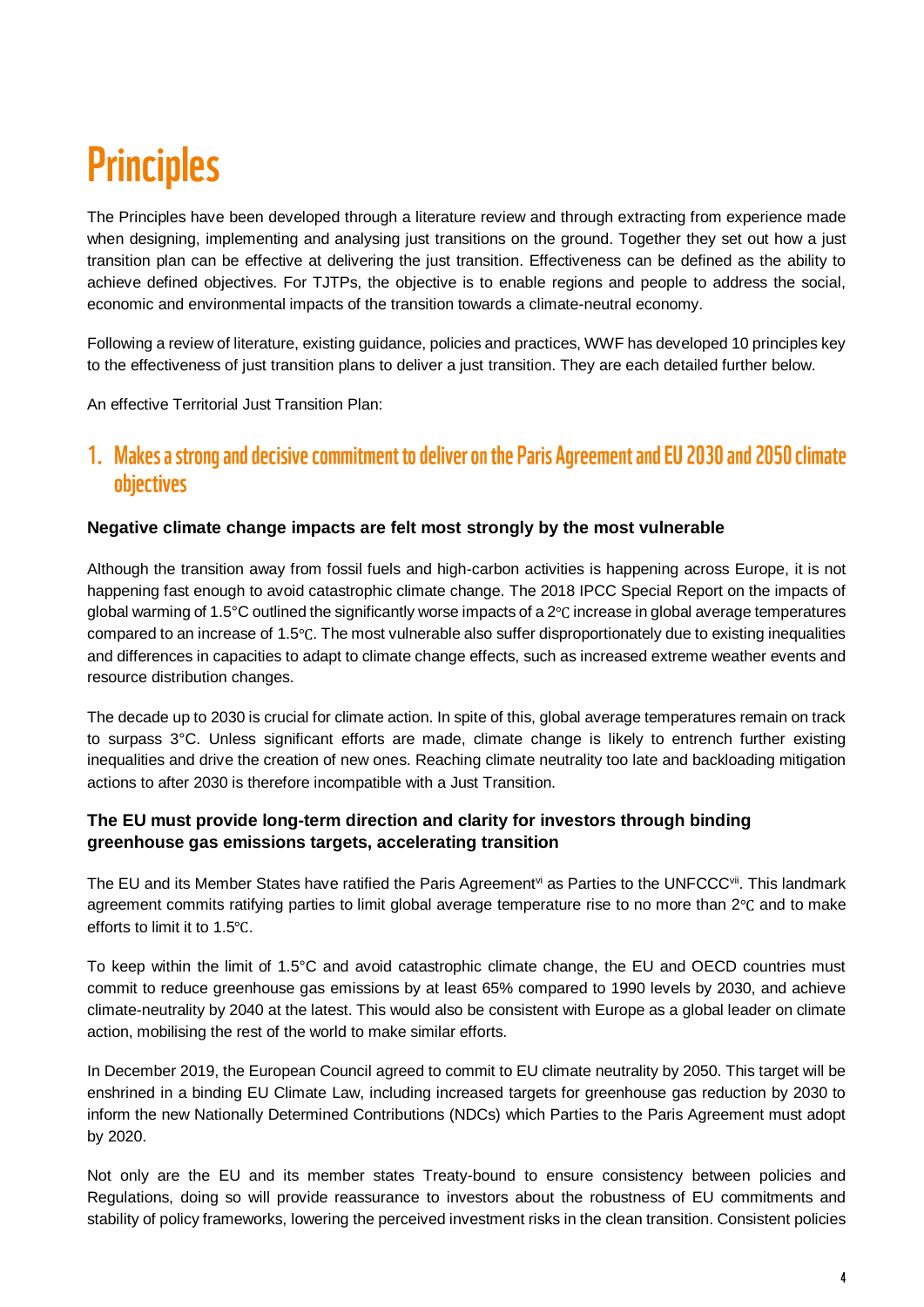will also reduce the risk that investments are made in the wrong technologies, leading to costly stranded assets.

A stark example of the need for clear frameworks and direction is the Ruhr where, in the absence of a commitment to phase out coal throughout most of the second half of the 20th century, the region's coal phase out was slow and costly as new mining activities were subsidised with public funds while other opportunities were foregone or unrealisedviii.

Just Transition strategies should be consistent with climate action commitments and policies both to remain relevant and to seize the opportunity to send a loud and clear signal to investors. The International Labour Organisation (ILO) calls for governments to establish: "coherent policies across the economic, environmental, social, education/training and labour portfolios need to provide an enabling environment for enterprises, workers, investors and consumers to embrace and drive the transition towards environmentally sustainable and inclusive economies and societies."ix .

## 2. Does not lead to prolonged fossil fuel use or promote false solutions to the transition to climate neutrality. As a quide, coal should be phased out by 2030

#### **New investments in fossil gas, oil, coal or nuclear cannot be consistent with just transition and effective climate action**

Investing in fossil fuels will delay the transition and therefore increase the cost. These extra costs are most likely to fall on the taxpayers and communities quite literally at the coalface of the transition. Fossil fuel-generated heat and power prices will further increase as carbon prices rise<sup>x</sup>, driving the risk of generating stranded assets and threatening energy price increases for consumers. Most crucially, it will aggravate climate change's negative impacts and damages.

Nuclear power is less economic than the same output investment in renewables. The cost of new nuclear construction has been exploding upwards, especially in Europe, and this in turn can lead to high fixed energy prices for long periods. For example, Hinkley Point C in the UK will demand £92.50/MWh for 35 years in 2012 prices - around 85% higher than forecast strike prices for 15-year renewable energy projects auctioned in 2019<sup>xi</sup>. Investments in new nuclear not only take decades to come online, they lock consumers into high energy prices and put them at higher risk of energy poverty. Moreover, they can crowd out investments in renewables that are more reliably linked to emissions reduction. Rarity of metals such as uranium and the radioactivity of nuclear wastes means that in the longer term, nuclear power is not a sustainable option for future generations and hence not compatible with a just transition.

Finally, renewable energy can generate many more and more resilient jobs compared to fossil fuels. ECF's Fossil Free report shows that in pathways with a high level of renewables, electrification and deep building efficiency renovation, up to 1.8 million additional jobs can be created. This compares to just 1.3 million in a net zero pathway dominated by green gases and Hydrogen<sup>xii</sup>. More recently, a CLG report highlights how a green COVID-19 recovery plan, seeing reduction in gas demand and public investment in energy efficiency, solar, wind and electricity grids amongst other measures would result in 2 million additional jobs by 2024 compared to a 'return to normal' stimulus package<sup>xii</sup>.

This rule also applies to fossil gas. IEA figures also show that unabated gas power generates around 3.5 construction and manufacturing jobs per million euros invested, with high CO2 abatement costs (€62/tonne CO2), while new solar PV generates 8.5 to  $12^{xiv}$ . Renewables can also work as decentralised solutions, increasing its compatibility with sustainable economic diversification.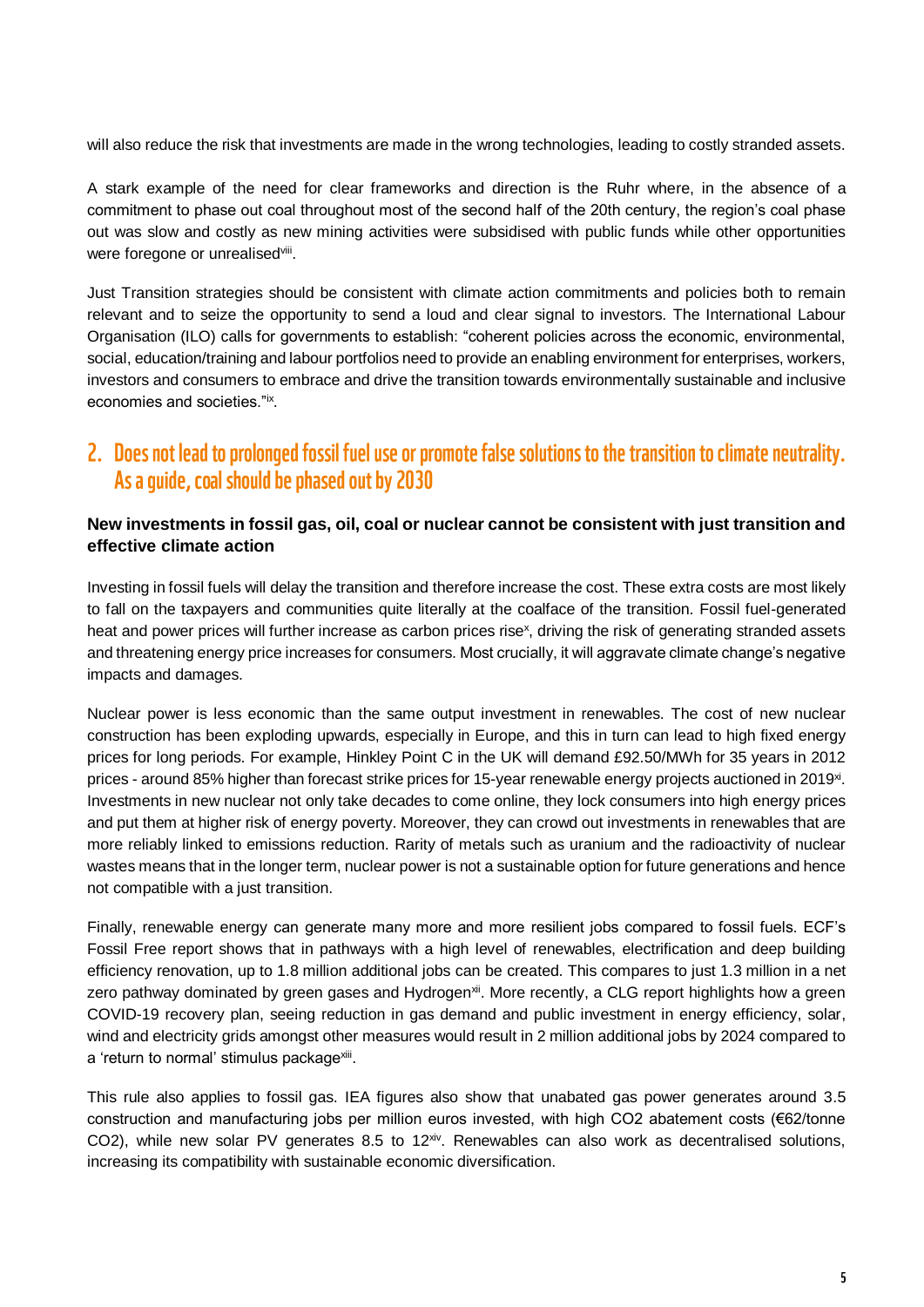Proactive strategies will still be required to ensure new jobs are both supported by collective bargaining, providing good conditions and, where possible, are located in the regions that need them most.

## 3. Leads to sustainable economic diversification at the local, regional and national levels

#### **Sustainable economic diversification increases resilience to future shocks and changes and can increase overall economic well-being. Banks and financial analysts increasingly recognise the need to factor climate risks into investment decisions, as well as the merits and resilience of sustainable investment**

The JRC has developed a conceptual framework for resilience, defining it as "the ability to cope with and react to shocks or persistent structural changes by either resisting it, or by adopting a degree of flexibility and making small changes."<sup>xv</sup> Resilience means a system can continue to provide for societal wellbeing (both individual and as a whole). It recognises the need for measures that both decrease the likelihood of system shocks (prevention) and which increase absorptive, adaptive and transformative capacity.

A more diverse and sustainable local or national economy, based on multiple different sectors and industries is more resilient to shocks than an economy based on few, large industries. Policy changes or economic downturns are far less likely to have devastating impacts across a whole community if only a small percentage of the businesses are affected at any one time. This is more likely to be the case where there are many small businesses than where the region is dominated by a single sector or large employer.

Adaptive capacity of the economy is boosted when the economy is more diverse. A shock - stemming for example from natural resource availability or trade policy - is only likely to affect a small proportion of businesses in a more diverse system. Some businesses may be able to take advantage of the changes, exploit synergies with others or diversify to address the impact of changes. A just transition strategy should therefore look to support economic diversification of the local economy and in particular, the incubation and development of small and medium enterprises.

Such economic diversification should not happen blindly. In order to further boost resistance to shocks, economic diversification should also focus on diversification into sustainable business models aligned with EU environmental commitments. This both reduces the risk of future shock from policy change and the risks that businesses 'run out of resources' (as in the case of coal mines) or generate negative impacts on other parts of the system, such as ecosystem service provision, that contribute to resources and wellbeing.

Recent analysis by financial services firm Morningstar has also clearly demonstrated the greater resilience and long-term performance of sustainable investments that take into account environmental, social and governance criteriaxvi versus conventional ones which do not not take these into account.

A transition which fails to address economic fragility will not be just. Many NUTS 3 regions, particularly those transitioning from coal, such as Pernik in South West Bulgaria (coal mining) but also steel producing regions, are dominated by a single large employer. In these regions, single policy changes, a relocation or another unforeseen event can cause the loss of a main employer and be catastrophic for livelihoods and quality of life in a region. This has been illustrated by both former coal regions, such as the UK coalfields in the 1980s, and by many of the industries that were encouraged to take their place<sup>xvii</sup>.

Regional-level economic analyses also point to economic advantages of a more diverse economy. For example, the Roadmap for Western Macedoniaxviii shows how a sustainable and more diversified economy, based on the primary and secondary sectors, would bring higher employment and GDP gains than investment in two new lignite plants for a lower cost. Economic diversification should be a guiding principle in any just transition plan.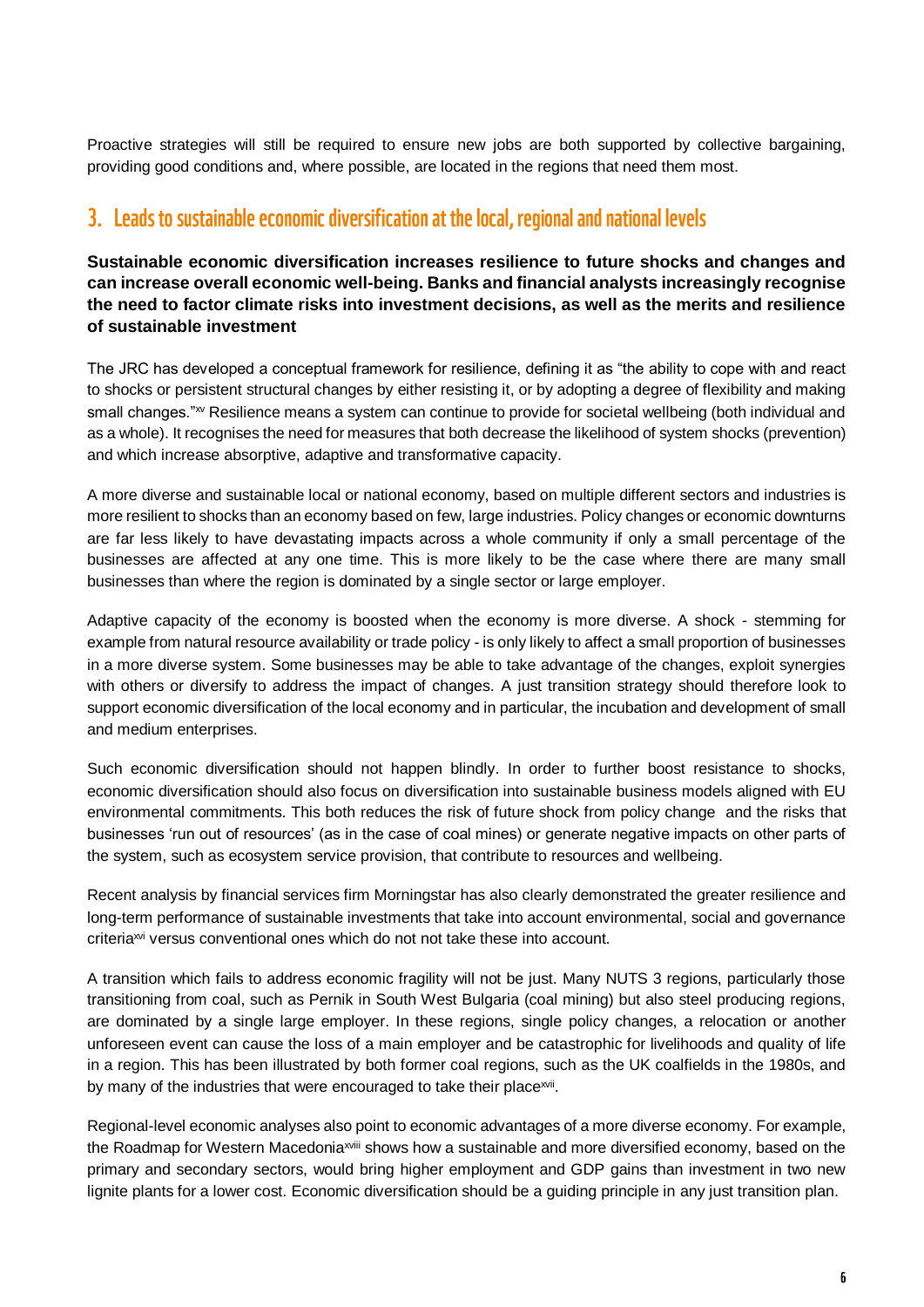## **Climate action and green investment bring net positive economic benefits and generate more jobs than fossil investment. This facilitates sustainable economic diversification and a just transition**

Climate action is consistently shown to bring net positive economic benefits<sup>xix</sup>. Research furthermore suggests that it may reduce the negative impacts of other trends, such as automation, by generating new market sectors and service demands<sup>xx</sup>. EY conducted a study which identified 1000 shovel-ready projects in the sustainable transition within 2 weeks<sup>xxi</sup>, while the World Economic Forum estimates a green recovery from Covid-19 could generate over 1.8 million jobs.

Policies which continue to support fossil fuels will only delay the transition and generate stranded assets, raising the overall costs of the transition and aggravating the negative impacts on Europe's most vulnerable regions.

## 4. Addresses social inequalities and improves interregional solidarity

## **A transition which truly leaves no one behind will address current and potential inequalities. It will ensure decent jobs and protect social standards as set out under the European Pillar of Social Rights**

The specific objective of the Just Transition Fund is to enable regions and people to address the social, economic and environmental impacts of the transition towards a climate-neutral economy. To deliver and to be perceived as a just transition, the TJTPs must actively address social inequalities and strengthen solidarity between EU member states, between regions and between people.

TJTPs should therefore not just reinforce the EU Charter of Fundamental Rights, they should uphold the European Pillar of Social Rights. Adopted in 2017, this commits the EU and its Member States to 20 principles and rights, organised into 3 categories:

- Equal opportunities and access to the labour market
- Fair working conditions
- Social protection and inclusion

EU policies - and especially the Just Transition Fund and TJTPs - should work to deliver on these.

This means that TJTPs should include measures and indicators which enable communities and people to adapt to the transition. For instance the TJTPs should require appropriate assessment of the future skills needed in the region as the job market adapts to a climate neutral economy. They should foresee measures to improve access to the necessary upskilling and reskilling opportunities to help them fill jobs in new sectors and requiring different skills, while also improving the equality of opportunity, for instance through diminishing the gender pay gap. The changing working landscape should be comprehensively assessed as although the transition is likely to be positive overall, it is not certain that macroeconomic trends in employment and wealth creation will be automatically reflected at the local level.

TJTPs should also include measures to ensure that new jobs created are decent jobs. A truly just transition should see working conditions preserved and even improved. New jobs should also include fair working conditions from the get go, meaning good wages, security and social protection, healthy working environments and reasonable working periods, as well as access to collective bargaining and lifelong learning<sup>xxii</sup>. Measures may be needed to ensure new jobs do not fall foul of these basic standards as new industries do not benefit in the same way as incumbent industries from historically gained collective bargaining and union support.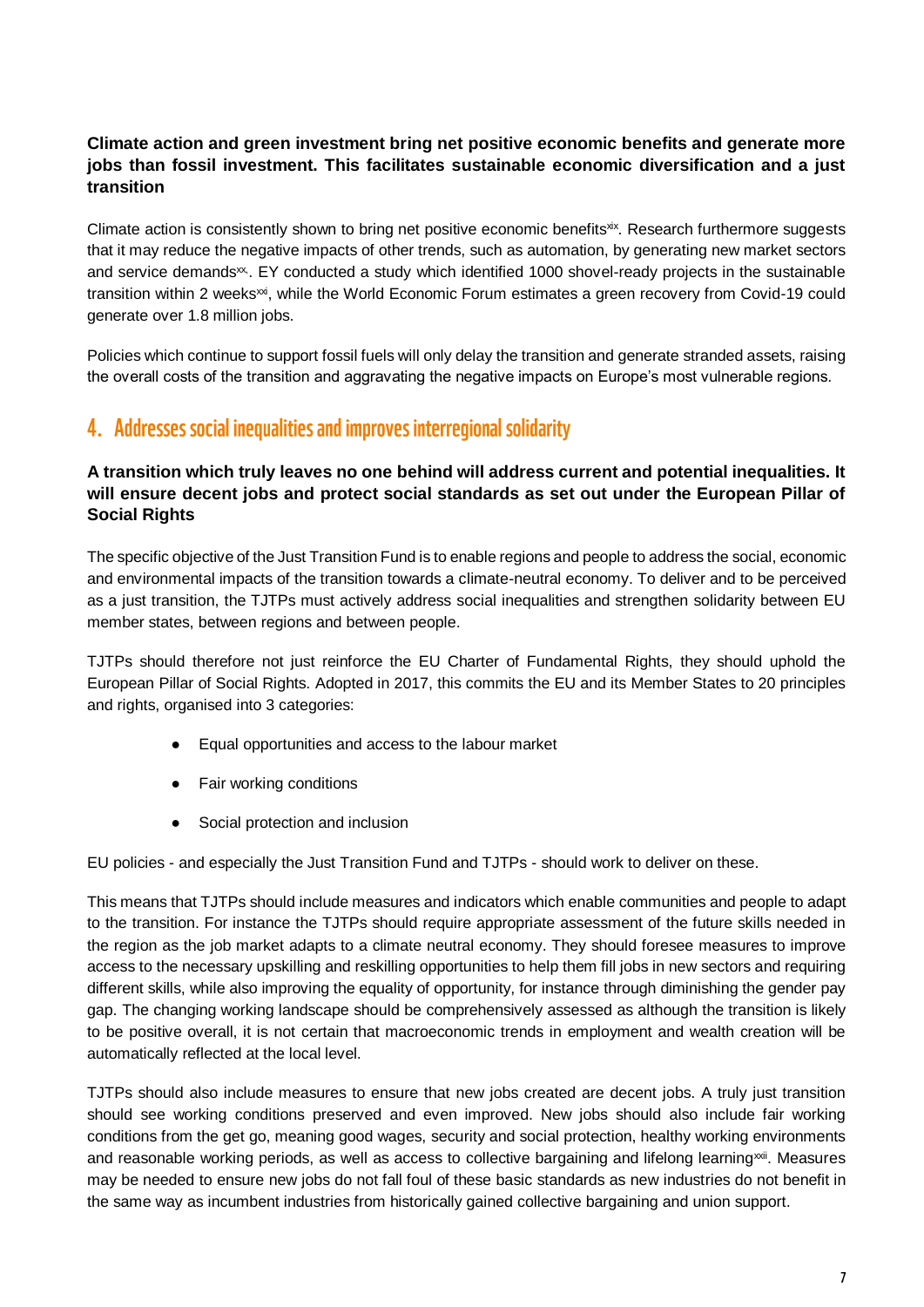The third category under the European Pillar of Social Rights is crucial to the just transition in the wider community. Under no circumstances should plans include measures which would disproportionately burden vulnerable households (such as low-income or rural households) and should actively reduce social & regional inequalities in all senses, including social inclusion, environmental quality and access to ecosystem services<sup>xxiii</sup>.

Extensive extraction and use of fossil fuels can lead to long-term negative environmental and health consequences. Plans should therefore also take into account the need to protect and improve quality of life, including for example through provision of recreation sites, safety and where relevant, air and water quality.

## **Solidarity between countries, regions and people is vital to deliver the support where it is needed**

Finally, a central tenet of the just transition is ensuring solidarity. This is not just about solidarity between Member States, but is also about solidarity between regions and between people. For a truly just transition, the most vulnerable should be helped and must not carry the effort and cost of delivering the transition to climate neutrality disproportionately. This means that there should be a clear identification and justification for the groups, regions and sectors targeted by support under the TJTPs.

## 5. 'Does not harm' EU climate and environmental objectives and values, and strives to improve regional biodiversity and environmental indicators

## **The European Court of Auditors underlined the importance of applying the 'do no harm' Principle in the Just Transition Fund**

A Just Transition is a transition to a climate neutral and circular economy which spreads benefits equitably and which does not disproportionately burden any person or group.

In order to be just, the transition should respect the do no harm principle, meaning that it must preserve both environmental and social integrity. Harmful impacts on EU and national environmental and social objectives should be avoided. The European Court of Auditors' Opinion on the Commission's Just Transition Fund Proposal<sup>xxiv</sup> states that "eligible activities should follow the 'do no harm' principle, to avoid unintended negative consequences, in particular with regard to climate change."

No project or activity financed by public funds or included in the Territorial Just Transition Plans should significantly harm national, EU and internationally-adopted environmental, social and economic objectives. Relevant objectives include:

- The EU's 2030 climate target and the 2050 climate neutrality target
- EU biodiversity targets and circular economy policies

## **The EU Sustainable Investment Regulation (EU Taxonomy) provides a legal-basis for 'do no significant harm' against 5 environmental objectives**

The 'do no significant harm' principle is an established concept with a clear legal basis in EU law. It has been strengthened further in the case of environmental objectives through the EU Taxonomy Regulation<sup>xx</sup>, which will come into force in 2021 and which aims to ensure uniformity in which investment activities can be classified as sustainable. Any activity which significantly harms one of the 5 environmental objectives (including climate change adaptation and mitigation) is automatically excluded. The application of the Taxonomy will enable an effective application of the 'do no significant harm' principle to Territorial Just Transition Plans and in project selection criteria.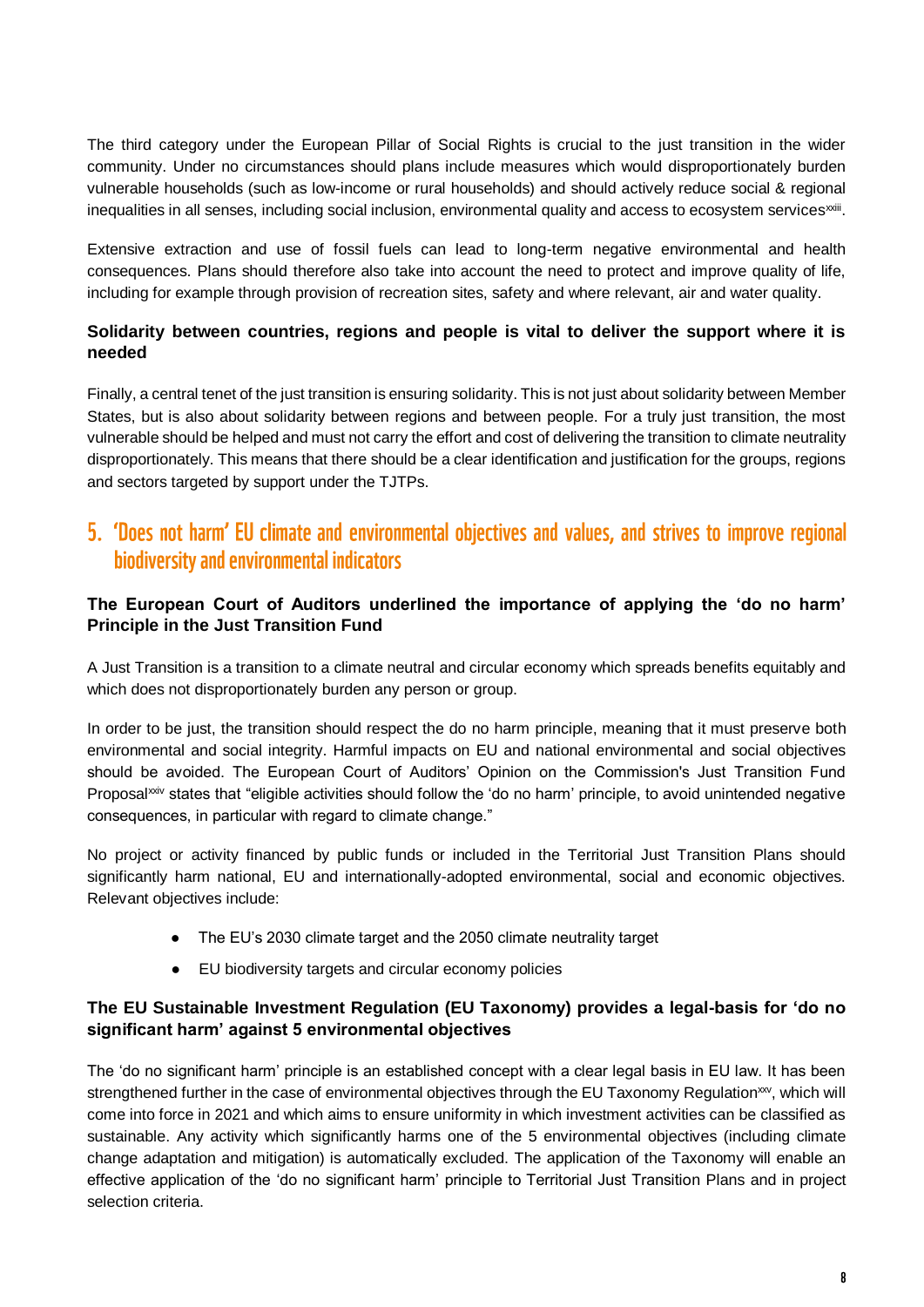The European Commission is in the process of defining and adopting regulatory technical standards via delegated acts to specify the details in relation to the principle of 'do no significant harm' for each environmental objective.

## **No harm should come to EU objectives resulting from any EU-funded activity or EU policy: this means no new fossil fuel investments should be made**

A properly-applied 'do no significant harm' principle would imply that no fossil fuel investments can be made under the Just Transition Plan. New fossil fuel investments prolong the use of fossil fuels, which generate harmful pollution and contribute to dangerous climate change, directly contradicting EU climate objectives. As highlighted by the European Court of Auditors' report, any investments in fossil fuels (for example, in natural gas or oil) risk becoming "stranded assets". Such investments are therefore both economically and environmentally harmful.

## 6. Respects the polluter pays principle

## **The Polluter Pays Principle is a well-established concept with a legal basis under the EU Treaties**

The polluter pays principle is a well-established concept first proposed and adopted by the OECD in 1972, and later enshrined in the 1992 Rio Declaration on Environment and Development<sup>xxvi</sup>. It refers to the condition that the polluter should bear the cost of any damage caused to the environment by their actions or operations, particularly if their actions gained profit.

While the Just Transition Fund Regulation includes provisions for "investments in regeneration and decontamination of sites, land restoration and repurposing projects", Article 191 of the Treaty on the Functioning of the EU states that, "...environmental damage should as a priority be rectified at source and that the polluter should pay". The Regional Development Fund, the Cohesion Fund and the European Social Fund+ together will constitute over €330 billion in funding potential over the 2021-2027 period. These three funds can all contribute to sustainable and renewable investments, as well as investments Polluter Pays Principle should therefore be applied wherever possible. The operator of an industry having polluted the environment should pay for any necessary decontamination or restoration which would bring the land back to the environmental value before the polluting operations took place.

In a Just Transition context, this principle is highly important as regions heavily dependent on fossil fuel activity often experience significant hurdles to future social, economic and environmental development due to land, water and other pollution from former activities - such as subsidence, heavy metal soil contamination or drainage. A just transition requires that no one pays a disproportionate cost for the transition: the polluter must pay for the damage caused rather than the community.

## 7. Identifies complementarities and coordinates with various other sources of funding

## **The Just Transition will require high levels of additional investment to succeed**

In order to meet the scale of the challenge to address climate change and avoid its worst impacts, massive investment is needed. The European Commission estimates that €175 to €290 billion in additional investment per year is needed to reach climate neutrality by 2050<sup>xxvii</sup>. The Just Transition Fund cannot and must not be seen as the only source of finance for the transition to a climate neutral economy. Indeed, its stated objective is to enable 'regions and people to address the social, economic and environmental impacts of the transition towards a climate neutral economy', not to finance the transition *per se*.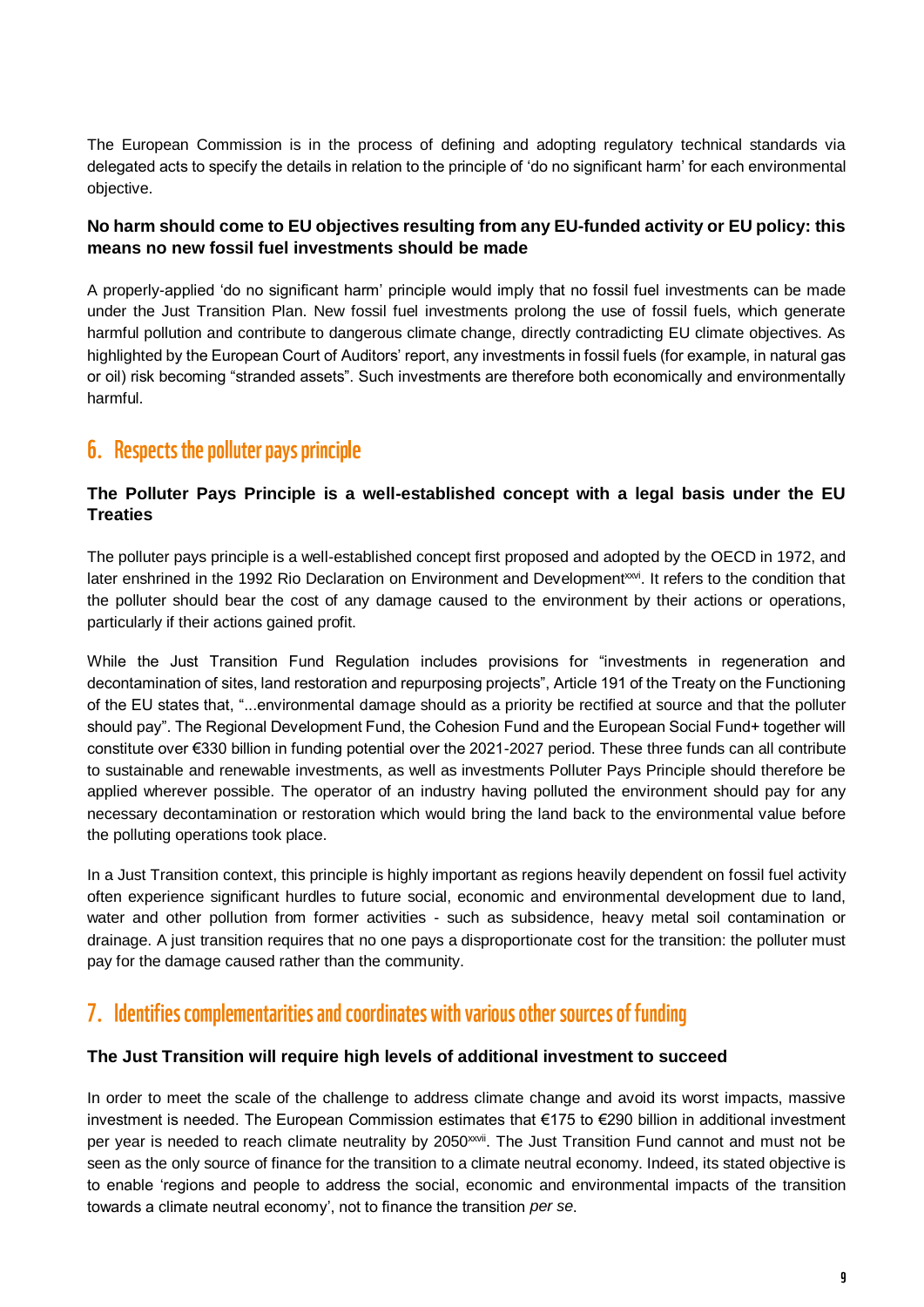## **Complementarity between funding (including EU, national and other sources) must be identified in the plans in order to optimise the use of funds and meet the scale of the challenge to ensure a just transition to climate neutrality**

In its July 2020 report, the European Court of auditors pointed to the fact that many activities financed by the Just Transition Fund can also be financed through other sources. It recognised therefore that, in order to optimise the use of funds, "It is important that the just transition plans address the issue of the coordination and complementarity of various sources of funding".

The Just Transition Plans should therefore recognise the availability of, and identify, complementary funding sources for just transition in regions going beyond the Just Transition Fund. For example, the European Regional Development Fund can also support just transition efforts. Likewise the Emissions Trading System revenues at national level, alongside the Modernisation Fund and the Innovation Fund can also provide important public funding streams. Private funding sources should be identified, and contribute to financing the clean transition in regions.

8. Is designed, monitored and evaluated through meaningful partnerships which engage all stakeholders in an open, inclusive and ongoing process, especially at local level. Social dialogue and collective bargaining should be central pillars of the transition when it comes to the labour market and enterprises.

## **Meaningful partnerships, including with civil society and local stakeholders, are essential for effective just transition plans**

The transition will have far-reaching effects, going beyond the industries which must transform or which must be phased-out. The changes brought about by the transition may affect many different policy goals, local environments and services. It may even have implications for culture and perceived regional identity. These changes will affect many different stakeholders, who must all be heard and their views taken into account.

Meaningful partnerships - where all stakeholders can contribute to the development of a local Just Transition plan facilitate the sharing of knowledge about challenges and opportunities - allow frank exchange of views and eventually, enable agreements on direction. Involving the local community in strategic transition plan development recognises the importance of local knowledge and increases local ownership of the plans.

The importance of working with all stakeholders has been underlined by the EU and broader international community. In its guidelines for a just transition, the ILO argues that "strong social consensus on the goal and pathways to sustainability is fundamental"<sup>12</sup> and it underlines the importance of social dialogue and informed, regular consultation embedded in institutional decision-making and implementation frameworks. Open dialogue between all stakeholders, including NGOs, Trade Unions, academics and other social and civil society partners will help achieve such social consensus. The Silesia Declaration on Solidarity and Just Transition, signed by the EU and its Member States at COP24 notes "the importance of a participatory and representative process of social dialogue involving all social partners to promote high employment rates, adequate social protection, labour standards and wellbeing of workers and their communities."

Social dialogue and collective bargaining rights should be respected in order to ensure that the interests of current and future workers are properly represented in the labour market transitions which sit at the heart of regional just transitions. It is vital that social dialogue is explicitly and adequately accommodated in the process of developing TJTPs.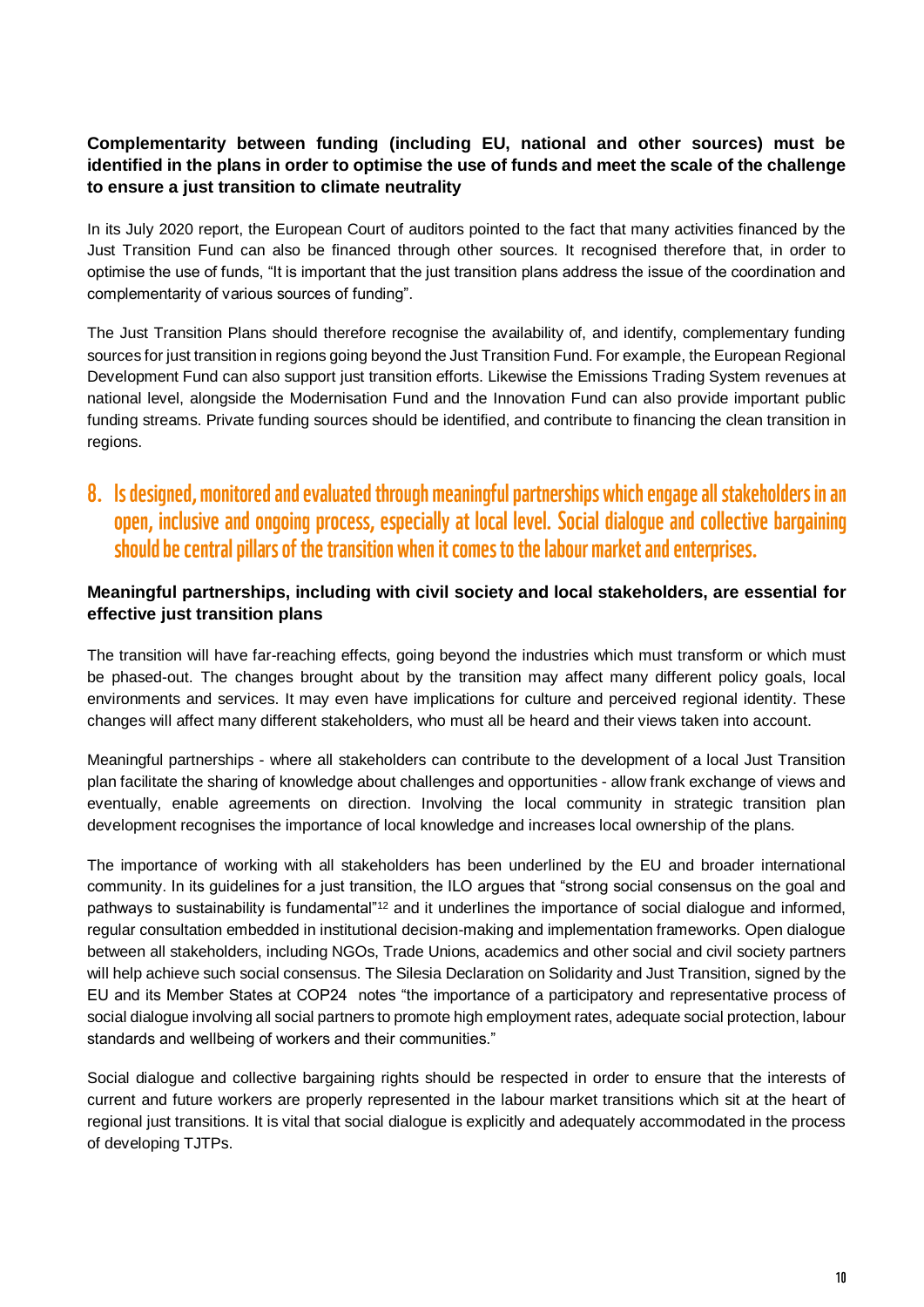## **Partnerships should respect the legally-binding European Code of Conduct on Partnership. This means partners should be selected transparently and information on plans disclosed publicly and in a timely-way**

There are multiple legal requirements, as well as international commitments and other guidelines which authorities should be aware of when developing Just Transition plans.

The Aarhus Convention<sup>xxviii</sup> came into force in 2001 and has been ratified by the EU and its Member States. Under it, environmental information should be made publicly available as soon as possible (article 4) and public participation should be conducted when all options are still open (article 6).

The European Code of Conduct on Partnership  $\frac{1}{2}$  was adopted in 2014. It is legally binding with respect to the implementation of the Regulations under the Common Provisions Regulation - and therefore applies to the Just Transition Fund. The Code of Conduct, obliges authorities to:

- Ensure transparency in the selection of partners, to be appointed as full members in the monitoring committees;
- Provide partners with adequate environmental information and sufficient time to engage;
- Effectively involve partners in all phases of the decision-making and implementation process;
- Support the capacity building of the partners to improve their competences and skills in view of their active involvement in the process.

Specifically to the process of planning Just Transition, multiple environmental NGOs, under the umbrella of Europe Beyond Coal, produced 'Seven Golden Rules for Open and Inclusive Just Transition Planning' in July 2019xxx .

#### **The transition itself cannot be negotiated. Conflicts of interest should be identified early**

On the other hand, although all stakeholders should be involved, the roles of each stakeholder and their decision-making power must be clearly defined, recognising that some stakeholders may have conflicts of interest and that the inevitability, direction and swiftness of the transition itself cannot be negotiated.

## 9. Takes a place-based, local approach to each region within the wider national and European context

## **Plans should identify and assess specific challenges and opportunities of local resources, skills and community needs, in partnership with the local community**

Even though it is expected the transition will bring net overall benefits to the economy and job creation, in some regions, the transition will not be positive by default and may lead to job losses and disruption to community infrastructures and wellbeing.

A successful just transition is determined by - and delivered at - the local, and often municipality, level: albeit in the context of broader geographical, market and policy changes. The local level is where the greatest challenges of the transition are felt and where there is greatest need for bespoke, targeted solutions to unlock the benefits. To identify the challenges, opportunities and solutions, many stakeholders (and especially those at the local level) must be meaningfully engaged.

Long-term strategic transition plans need to be designed at the local-level. Each region and territory has different cultures, challenges and opportunities. These differences can stem from the differences in demographics,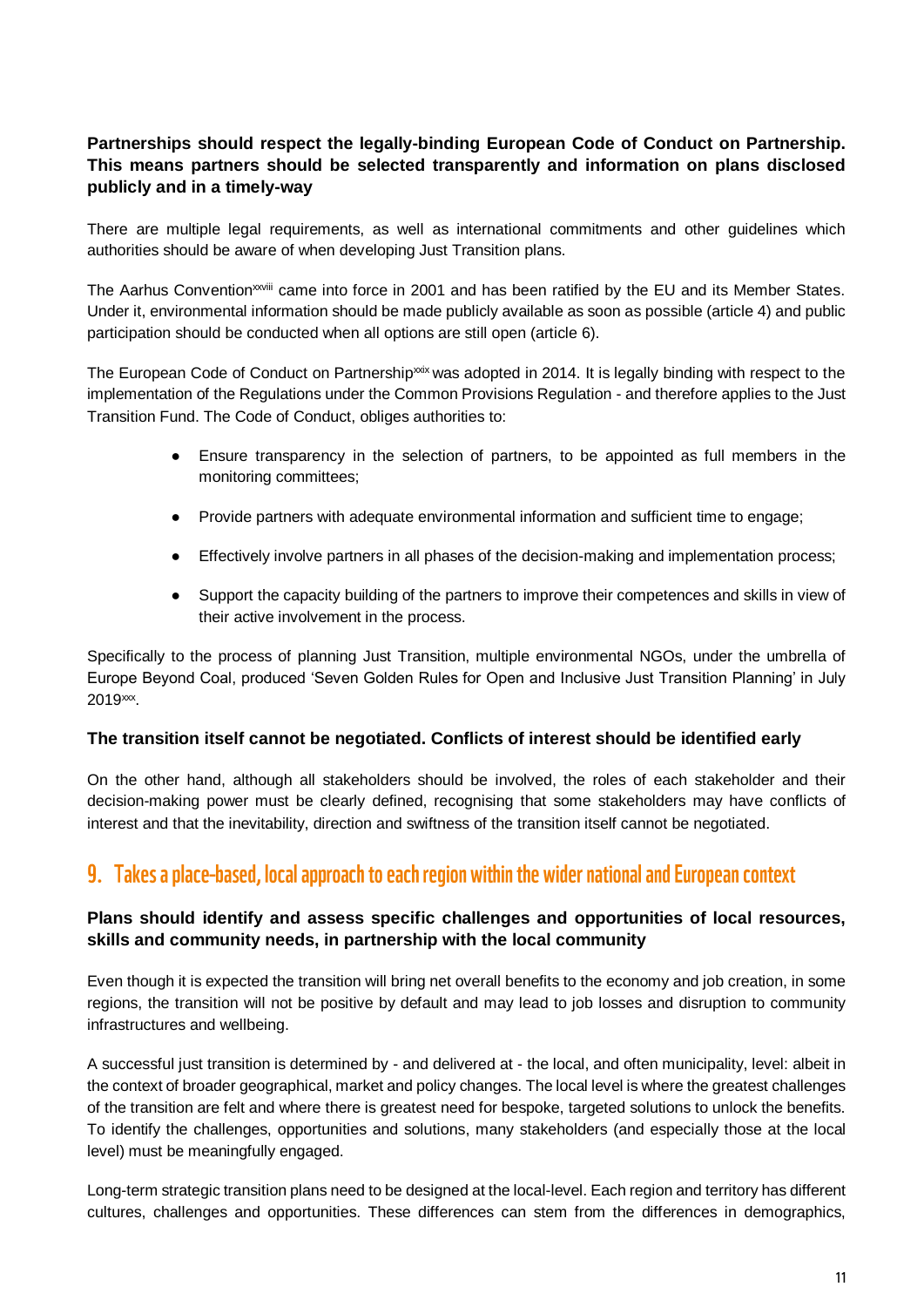histories, locations or physical features between areas and will determine what measures will be effective to ensure a transition that is just for the community and future generations.

It is essential therefore that local communities are involved in the development of plans and are consulted on their needs, hopes and expectations, as well as their skills and potential capacities. Existing resources, skills and community needs should be analysed locally, in order to develop bespoke long-term strategies and action plans that are specific to the area concerned.

## **Local plans developed within the wider national and EU policy-contexts and aligned with longterm policy objectives will be more resilient to future policy changes**

At the same time, the transition is driven by forces from outside the area concerned. Whether they are a result of markets (as in the case of the increasing competitiveness of renewable energy sources over incumbent fossil fuels), or policies and international commitments, these forces cannot be denied. As a result, the direction of and need for - the transition cannot be disputed.

Local just transition plans should be developed within the wider context of national, EU and international policy changes. For instance, the EU and its Member States have committed to the Paris Agreement and to reaching climate neutrality by 2050. A just transition plan should recognise this and aim to align with these goals to ensure that the strategy and investments under it avoid the need for further investments and transition as far as possible.

## 10. Uses high-quality, independent and objective analysis of the challenges and opportunities

## **Just Transition strategies informed by quality, objective and independent analysis are more likely to be effective and to be accepted by the public**

Just transition strategies and plans should be informed by quantified, transparent and objective analysis. They should also be formulated with the aim to achieve true environmental sustainability in order to ensure that the transition is durable.

Strategies developed with analysis of the impacts and opportunities of the transition from partisan or political sources representing only a subset of a community or group risk opportunities being missed. In turn, they can lead to higher transition costs as concentrated industrial interests, often from incumbent industries, can be prioritised. As such, analysis of impacts and opportunities should ideally be conducted independently of any single industry and should be comprehensive. This can then also serve to encourage unity and agreement on a way forward for a region as the independence of the evidence is not questioned.

Finally, it is crucial to monitor and evaluate progress in delivering the objectives and goals of plans using high quality indicators, in line with the Partnership Principle. This process should be set out clearly at the outset, accompanied by a clear system of fair and transparent decision-making for further actions based on the results.

Acknowledgements: with thanks to Felix Mailleux (ETUC), Alexandru Mustata (CEE Bankwatch), Bellinda Bartolucci (Clitent Earth) and Markus Trilling (CAN Europe) for reviewing this paper during its development and for offering advice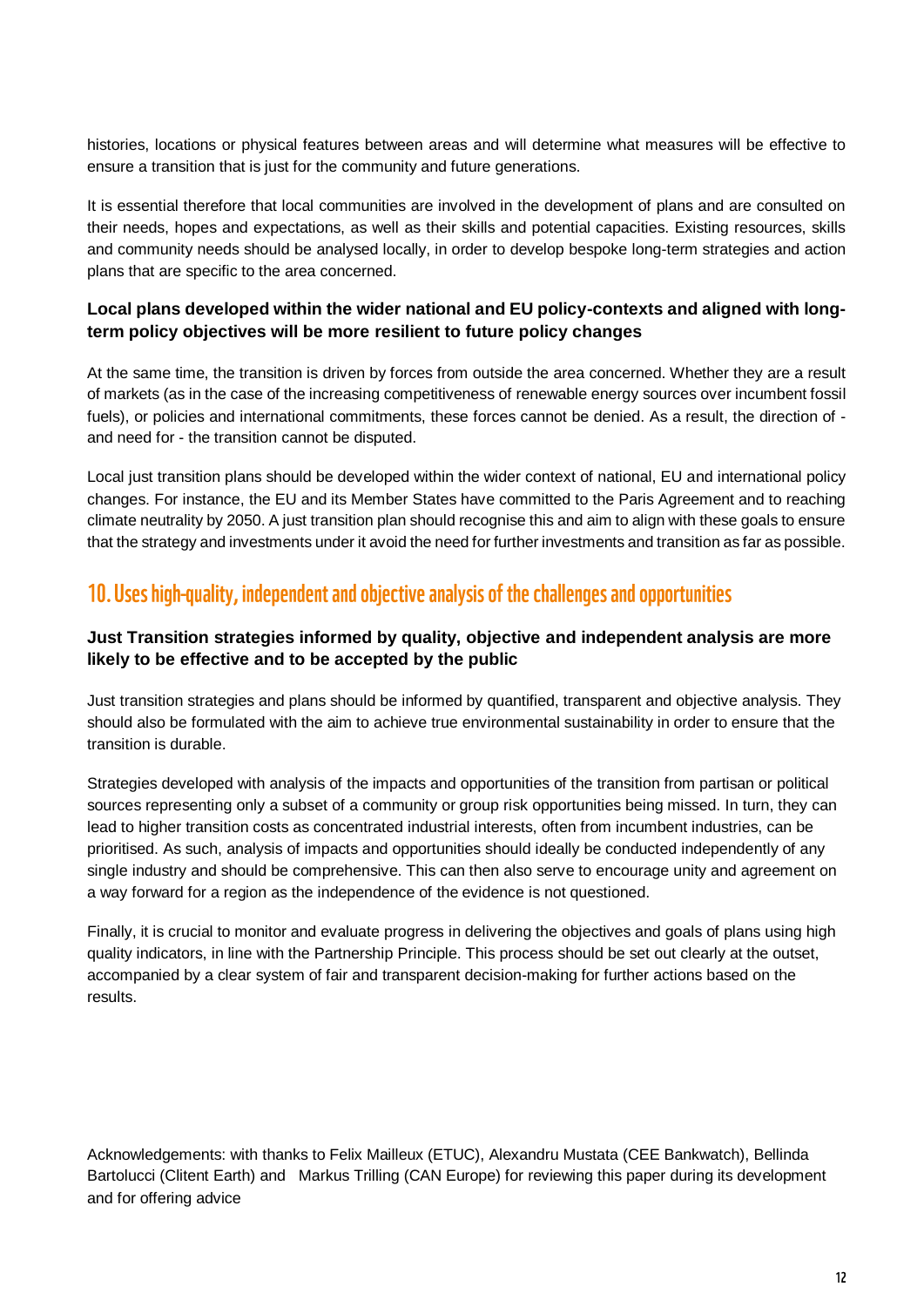## **References** -

<sup>i</sup> Such as the European Regional Development Fund, Cohesion Fund and European Social Fund+ for the 2021- 2027 Multiannual Financial Framework period

ii Article 2 of EC Proposal for a Regulation Establishing the Just Transition Fund, 14 January 2020, [https://eur](https://eur-lex.europa.eu/legal-content/EN/TXT/?uri=CELEX%3A52020PC0022)[lex.europa.eu/legal-content/EN/TXT/?uri=CELEX%3A52020PC0022](https://eur-lex.europa.eu/legal-content/EN/TXT/?uri=CELEX%3A52020PC0022)

iii Territorial just transition plans should be developed for regions that are, "precisely defined and correspond to NUTS level 3 regions or should be parts thereof. NUTS are an EU system of classification for administrative regions for statistical purposes. NUTS 3 and which corresponds to a minimum population of 150 000 and a maximum of 800 000" See Article 7, Regulation establishing the Just Transition Fund COM/2020/22 final

iv The other Pillars are outlined in the Communication on a Sustainable European Investment Plan, published 14/01/2020. The three pillars together are the Just Transition Fund (providing public grants), a scheme under the InvestEU programme (providing guarantees for loans to stimulate private investment) and the EIB Public Sector Loan Facility (providing support for public investments by authorities).

<sup>v</sup> Available here: [https://bankwatch.org/press\\_release/a-checklist-to-ensure-getting-territorial-plans-for-coal](https://bankwatch.org/press_release/a-checklist-to-ensure-getting-territorial-plans-for-coal-regions-right)[regions-right](https://bankwatch.org/press_release/a-checklist-to-ensure-getting-territorial-plans-for-coal-regions-right)

vi IPCC, 2018: Summary for Policymakers. In: Global Warming of 1.5°C. An IPCC Special Report on the impacts of global warming of 1.5°C above pre-industrial levels and related global greenhouse gas emission pathways, in the context of strengthening the global response to the threat of climate change, sustainable development, and efforts to eradicate poverty [Masson-Delmotte, V., P. Zhai, H.-O. Pörtner, D. Roberts, J. Skea, P.R. Shukla, A. Pirani, W. Moufouma-Okia, C. Péan, R. Pidcock, S. Connors, J.B.R. Matthews, Y. Chen, X. Zhou, M.I. Gomis, E. Lonnoy, T. Maycock, M. Tignor, and T. Waterfield (eds.)]. World Meteorological Organization, Geneva, Switzerland, 32 pp.

vii Paris Agreement to the United Nations Framework Convention on Climate Change, Dec. 12, 2015, T.I.A.S. No. 16-1104.

viii See pages 15-16 in WWF, 2020, "Just Transition to Climate Neutrality: doing right by the regions" Available at[: https://regionsbeyondcoal.eu/just-transition-to-climate-neutrality-doing-right-by-the](https://regionsbeyondcoal.eu/just-transition-to-climate-neutrality-doing-right-by-the-regions/#:~:text=to%20climate%20neutrality.-,Doing%20right%20by%20the%20regions,buzzword%20in%20policy%20circles%20today.&text=These%20should%20be%20applied%20at,%2C%20leaving%20no%2Done%20behind.)[regions/#:~:text=to%20climate%20neutrality.-](https://regionsbeyondcoal.eu/just-transition-to-climate-neutrality-doing-right-by-the-regions/#:~:text=to%20climate%20neutrality.-,Doing%20right%20by%20the%20regions,buzzword%20in%20policy%20circles%20today.&text=These%20should%20be%20applied%20at,%2C%20leaving%20no%2Done%20behind.)

[,Doing%20right%20by%20the%20regions,buzzword%20in%20policy%20circles%20today.&text=These%20sho](https://regionsbeyondcoal.eu/just-transition-to-climate-neutrality-doing-right-by-the-regions/#:~:text=to%20climate%20neutrality.-,Doing%20right%20by%20the%20regions,buzzword%20in%20policy%20circles%20today.&text=These%20should%20be%20applied%20at,%2C%20leaving%20no%2Done%20behind.) [uld%20be%20applied%20at,%2C%20leaving%20no%2Done%20behind.](https://regionsbeyondcoal.eu/just-transition-to-climate-neutrality-doing-right-by-the-regions/#:~:text=to%20climate%20neutrality.-,Doing%20right%20by%20the%20regions,buzzword%20in%20policy%20circles%20today.&text=These%20should%20be%20applied%20at,%2C%20leaving%20no%2Done%20behind.)

ix International Labour Organisation, 2015, "Guidelines for a just transition towards environmentally sustainable economies and societies for all". Available at[: https://www.ilo.org/wcmsp5/groups/public/---ed\\_emp/--](https://www.ilo.org/wcmsp5/groups/public/---ed_emp/---emp_ent/documents/publication/wcms_432859.pdf) [emp\\_ent/documents/publication/wcms\\_432859.pdf](https://www.ilo.org/wcmsp5/groups/public/---ed_emp/---emp_ent/documents/publication/wcms_432859.pdf)

x IETA forecasts the average carbon price form 2021-2030 will exceed 31 euros/tonne. International Emissions Trading Association, "Greenhouse Gas Market Sentiment Survey 2020", 2020.

[https://www.ieta.org/resources/Resources/GHG\\_Market\\_Sentiment\\_Survey/IETA%20GHG%20Market%20Senti](https://www.ieta.org/resources/Resources/GHG_Market_Sentiment_Survey/IETA%20GHG%20Market%20Sentiment%20Survey%202020.pdf) [ment%20Survey%202020.pdf](https://www.ieta.org/resources/Resources/GHG_Market_Sentiment_Survey/IETA%20GHG%20Market%20Sentiment%20Survey%202020.pdf)

Meanwhile, Carbon Tracker argues at least €50 euros per tonne will be needed by 2030. "Carbon Clampdown: Closing the Gap to a Paris-compliant EU-ETS", 2018. Available at: <https://carbontracker.org/reports/carbon-clampdown/>

xi See "UK renewable energy auction prices plunge in Financial Times, available at: <https://www.ft.com/content/472e18cc-db7a-11e9-8f9b-77216ebe1f17>

xii European Climate Foundation, *Fossil-free energy systems in Europe are feasible by 2050*, 2019[.](https://europeanclimate.org/resources/fossil-free-energy-systems-in-europe-are-feasible-by-2050/) <https://europeanclimate.org/resources/fossil-free-energy-systems-in-europe-are-feasible-by-2050/>

xiii CLG Europe "Maximising the benefits: economic employment and emissions impacts of green recovery stimulus in Europe", 2020. Available at: [https://www.corporateleadersgroup.com/reports-evidence-and](https://www.corporateleadersgroup.com/reports-evidence-and-insights/maximising-the-benefits)[insights/maximising-the-benefits](https://www.corporateleadersgroup.com/reports-evidence-and-insights/maximising-the-benefits)

xiv IEA, *Job creation per million dollars of capital investment in power generation technologies and average CO2 abatement costs*, IEA, Paris. Available at [:](https://www.iea.org/data-and-statistics/charts/job-creation-per-million-dollars-of-capital-investment-in-power-generation-technologies-and-average-co2-abatement-costs) [https://www.iea.org/data-and-statistics/charts/job-creation-per-million](https://www.iea.org/data-and-statistics/charts/job-creation-per-million-dollars-of-capital-investment-in-power-generation-technologies-and-average-co2-abatement-costs)[dollars-of-capital-investment-in-power-generation-technologies-and-average-co2-abatement-costs](https://www.iea.org/data-and-statistics/charts/job-creation-per-million-dollars-of-capital-investment-in-power-generation-technologies-and-average-co2-abatement-costs)

xv Manca, Benczur and Giovannini, Building a scientific narrative towards a more resilient EU society, Part 1: a conceptual framework, EUR 28548 EN, doi:10.2760/635528

xvi "How Does European Sustainable Funds' Performance Measure Up?" Morningstar, June 2020. Available at: <https://www.morningstar.com/en-uk/lp/European-Sustainable-Funds-Performance>



Working to sustain the natural world for the benefit of people and wildlife.

together possible. wwf.eu